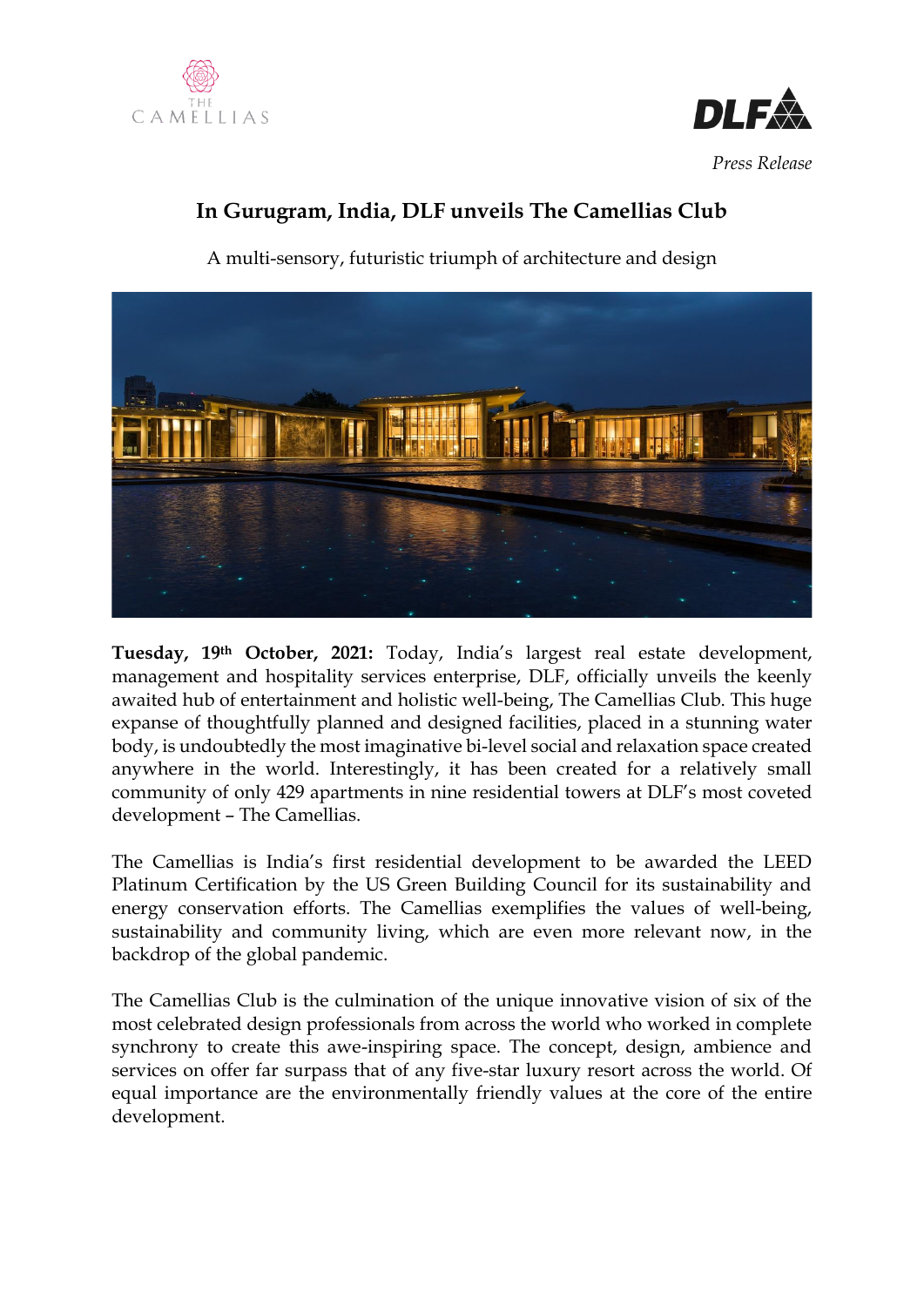



From the outset, the team had resolved to incorporate the best eco-friendly, sustainable practices while designing the enclave. After all, DLF is the only Indian real estate company to be listed in the Dow Jones Sustainability Index. Some of the measures adopted include transplanting over 100 fully mature trees which were being felled in other parts of the city – they are thriving in their new home. The sewage treatment plant produces water clean enough for horticulture. The gardens and green areas are irrigated by treated water alone, not a drop of fresh water is used.

Aakash Ohri, Group Executive Director and Chief Business Officer at DLF Home Developers Ltd. said, "The Camellias Club sprawls across a gigantic 160,000 sq ft of space, and we have put together amenities and services that outclass most such clubs anywhere in the world. Fine dining, sports, fitness, relaxation, entertainment and more – our residents will feel no need to venture out of the enclave except for education or business. Their lives will not be restricted to their apartments, as the clubhouse will become a second home for them, an extension of their residences. It has been designed for today's globe-trotting, aware, discerning families and there is something for every age group."

The clubhouse project team was led by Shawn Sullivan, Partner and Studio Leader at the Rockwell Group of New York City for the architectural and interior design; with Arnold Chan of Isometrix Lighting + Design of London for the lighting design; Jay Wright, CEO of The Wright Fit for the fitness centre; Ingo Schweder, founder of GOCO Hospitality for the spa design; and Gerdo Aquino, Co-CEO, SWA Group, the landscape architecture firm. This team worked in close consonance with the principal architect of The Camellias, Hafeez Contractor.

The Camellias Club is separated from the residential towers by the sprawling fanshaped reflecting pools of the Water Garden that stretch across 1.3 acres. When lit at night, they resemble an inverted starry sky. When seen from any of the residences, the seven landscaped roofs of the clubhouse, shaped to signify the petals of a camellia flower, seem to float in the air. Walkways crisscross the Water Garden, providing easy access and a unique interaction with the water for residents.

The feeling of fluidity and calm are enhanced by the use of beautifully designed materials and organic elements everywhere, like white grain marble with a gentle watercolour effect. Custom-designed furniture ensures comfort blended with a contemporary, avant-garde look.

Visitors entering the lobby will be welcomed by a truly dramatic spiral staircase crafted in metallic bronze and shimmering white marble steps. Soothing the visitors' eyes is a cool green interior courtyard that opens to the sky.

The Camellias Club is a multi-sensory world of health, fitness, gastronomy, entertainment and more, built around seven energy zones.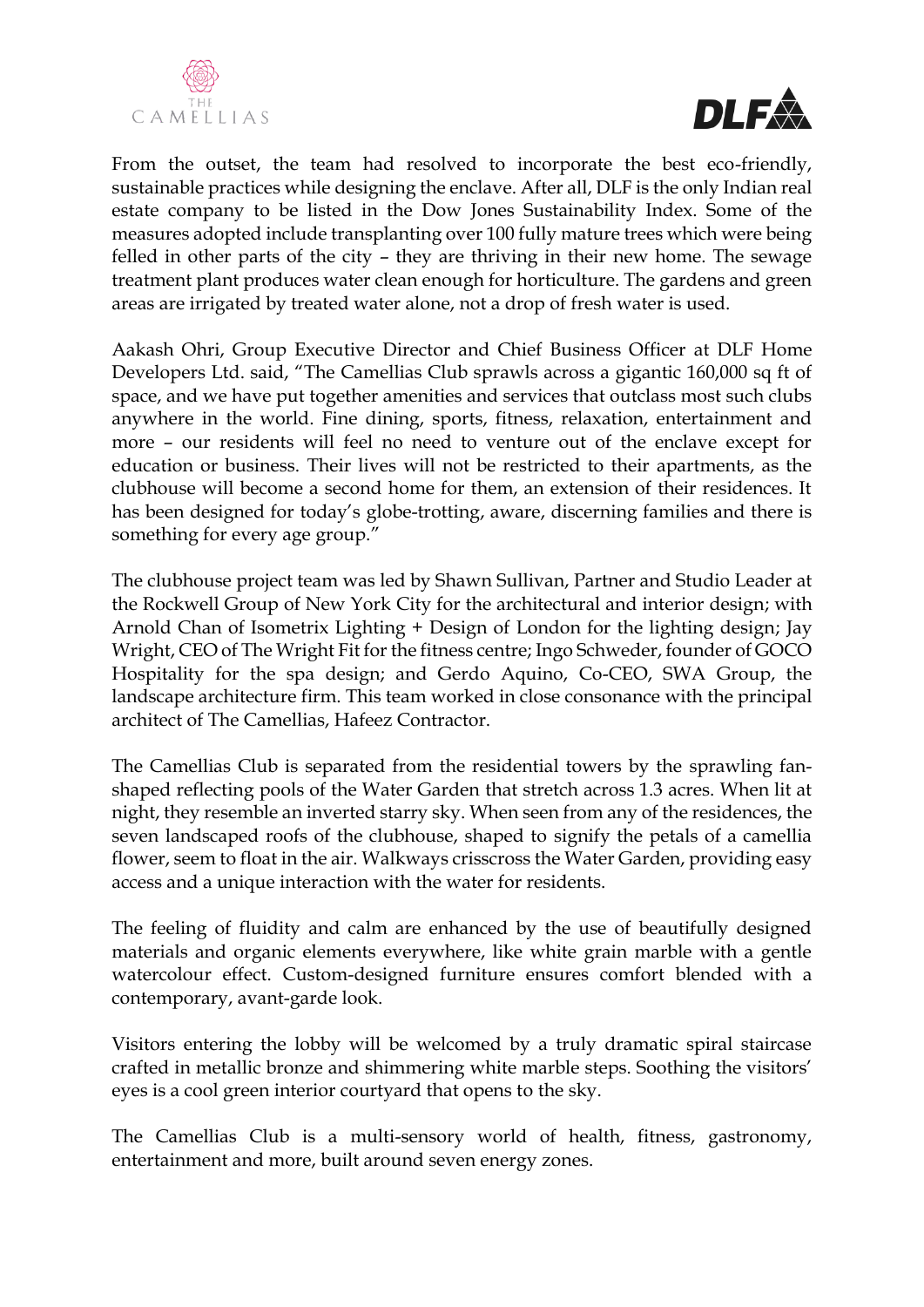



The active energy zone houses the 12,000 sq ft fitness centre that includes the gymnasium, the boxing ring, the rock-climbing wall and the indoor all-weather athletic turf field. The gym features the full range of the most advanced equipment sourced from the US, including inclined treadmills, skill bikes, TRX facilities and more. This is the first project of this scale undertaken outside the US by the acclaimed specialist team at Wright Fit.

The outdoor fitness facilities include an all-weather sports field, a mini soccer field, tennis and squash courts and a plastic-free organic children's play area.

The relaxed energy zone has the yoga studio, the meditation garden and the Pilates studio. A health café and juice bar is on hand for quick refreshment.

The competitive energy zone offers the bar and game room, the four-lane bowling alley, the Karaoke lounge and the sports bar.

The creative energy zone is where the performance hall is located – a private 65-seat state-of-the-art movie theatre that can also be used for live performances of music, dance, theatre, talks.

The renewed energy zone houses the 30,000 sq ft spa with features like the vitality pool, the flotation pool, the salt room, the Turkish hammam, a Rhassoul room and much more. The therapy rooms open out to sunken gardens. This zone also includes the salon and barber shop.

The social energy zone is an eclectic collection of ten food and beverage outlets that include a bar, restaurants, cafes, a French-style boulangerie and brasserie, a cigar den, private dining rooms, a chef's studio and a 400-person ballroom.

The regenerative energy zone encompasses a children's play pool, a 25 m long pool which includes a lounge pool and a separate 50 m long Olympic-size pool for serious swimmers. For cold weather swimming, there is an indoor heated 25 m long pool.

Apart from the energy zones, The Camellias Club also offers a business centre for the use of the residents, an amenity of particular use in today's WFH scenario. Facilities that will soon open include a multi-brand retail space, a children's crèche, medical facilities, an art gallery and gourmet grocery store.

Residents can stroll over the ramps that take them to the seven landscaped roofs or walk across to the cool shady grove of lime and lemon trees. A sculpture and art garden will soon host exhibitions and an amphitheatre seating up to 280 people will be a fabulous venue for the performing arts.

The Camellias Club is unquestionably the first of its kind in the world in terms of scale, amenities, facilities and service. The 230+ member team that runs this space has been drawn from the most respected global names in the luxury hospitality sector. After